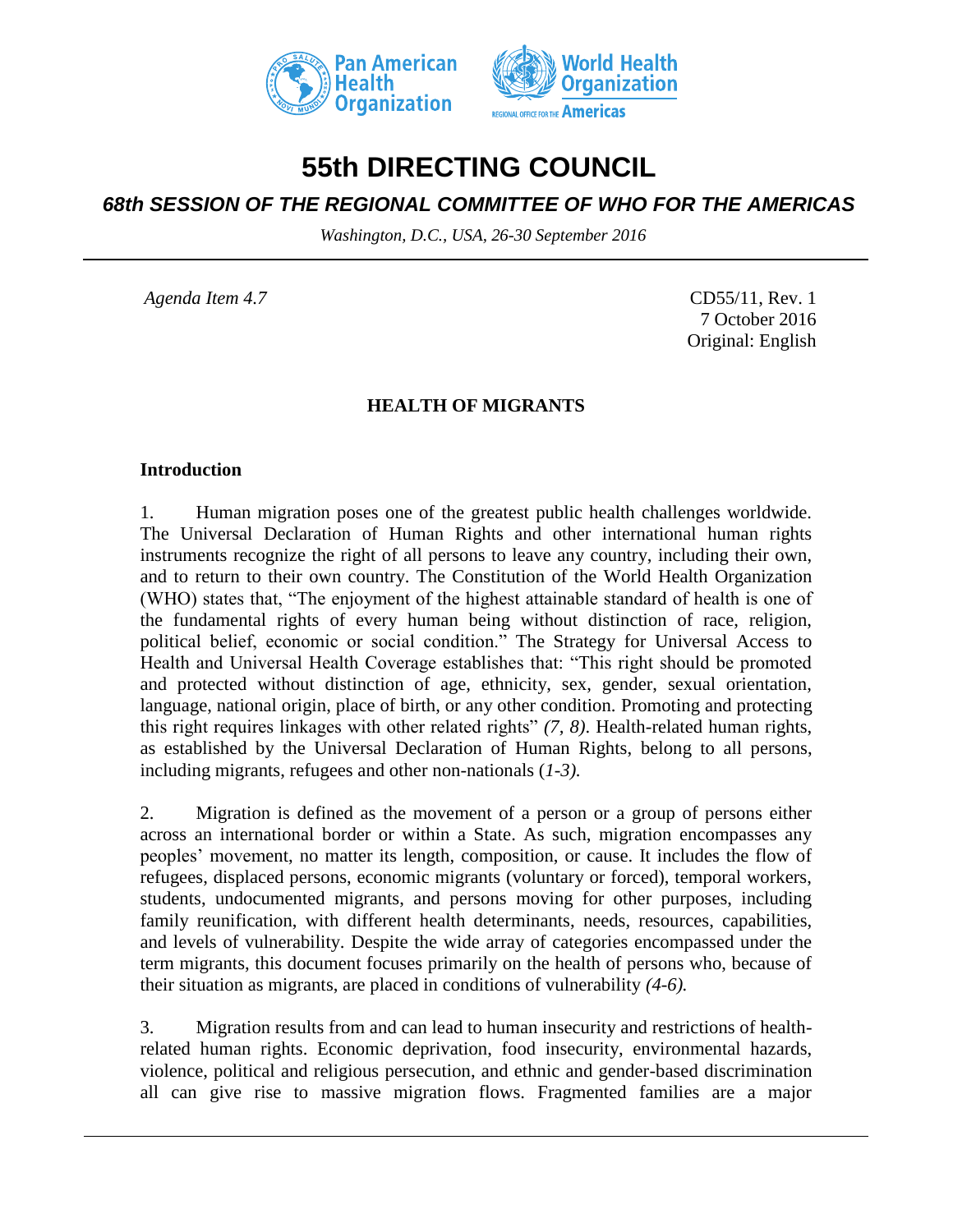consequence of migration. More than one billion people live outside of their place of origin, either in other areas of the same country (internal migrants) or in other countries (international migrants). The sheer numbers of displaced populations in 2014 have led many experts to consider that the world is facing "unprecedented levels of displacement," with enormous implications for population health and health systems (*1-4).*

4. While all health-related human rights protected by the Universal Declaration of Human Rights apply equally to all persons, including migrants, migrants often lack access to adequate health services and financial protection for health. WHO estimates that, globally, the health needs of migrants and refugees are not consistently addressed, and that access to health services in recipient countries remains highly variable *(1).*

5. In that respect, PAHO's Strategy for Universal Access to Health and Universal Health Coverage *(7, 8)* establishes the framework whereby the Region's countries can design and implement collaborative strategies to address the health needs of migrant populations. A firm commitment to the right to health where nationally recognized or the enjoyment of the highest attainable standard of health, to equity, and solidarity—as embraced in the above-mentioned strategy—must remain at the center of efforts to respond to the health needs of migrant populations. Such commitment entails providing access to quality comprehensive health services for migrants in their territories of origin and destination, during transit, and upon their return to their country of origin. It requires addressing the social determinants of health and the elimination of barriers to access health services, including cost, language, cultural differences, discrimination, and lack of information*.*

## **Background**

6. The plight of migrants has gained recognition in and prominence on international agendas. For example, the United Nations approved the International Convention on the Protection of the Rights of All Migrant Workers and Members of Their Families in 1990. Since then, many other global instruments have been adopted in the UN system to address issues pertaining to migrant populations.<sup>1</sup> In 2008, WHO adopted Resolution WHA61.17, "Health of Migrants".<sup>2</sup> In October 2013, the UN General Assembly adopted the Declaration of the High Level Dialogue on International Migration and Development (Resolution A/RES/68/4), which recognizes that human mobility is a key factor for sustainable development. Finally, the 2030 Agenda for Sustainable Development, adopted in 2015, recognizes "the positive contribution of migrants for inclusive growth

l <sup>1</sup> Among these is the Global Forum on Migration and Development (GFMD). This intergovernmental framework that includes the participation of civil society representatives reflects a progressive acknowledgement of the limitations of relying on a strictly national approach to migration questions and the implications of dealing with the issue at the global level.

<sup>&</sup>lt;sup>2</sup> This resolution and its follow-up global consultation (WHO, 2010) identified priorities for a strategic approach to the health of migrant populations, including: monitoring migrant's health, policy and legal frameworks, migrant-sensitive health systems and partnerships, networks, and multi-country frameworks.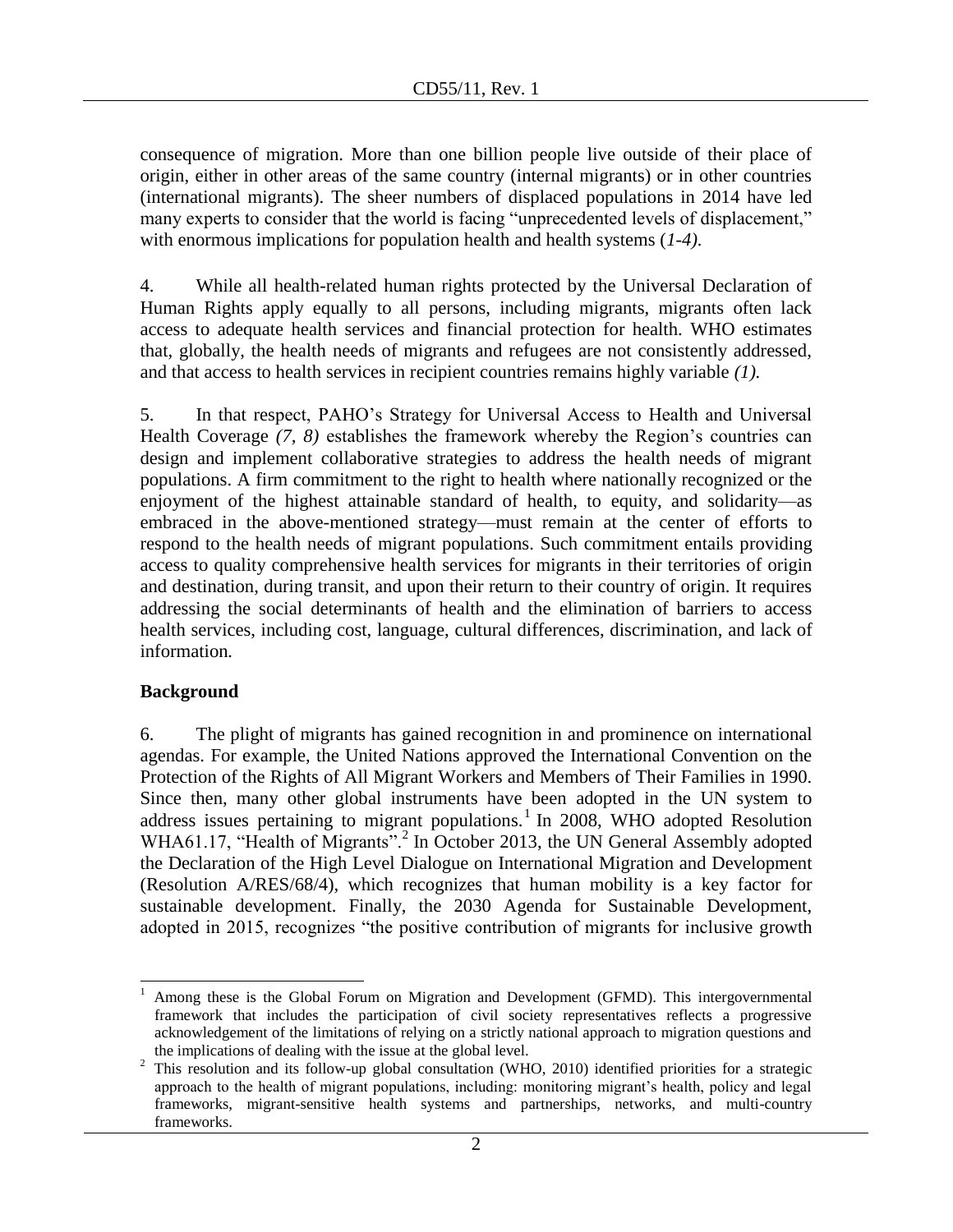and sustainable development." Goal 10 includes a specific target on facilitating orderly, safe, regular and responsible migration and mobility of people. *(2, 4-6, 9-11)*.

7. At the Third Summit of the Americas, held in April 2011 in Quebec City, Canada, the heads of state and government of the Americas agreed to establish an inter-American program, within the Organization of American States (OAS), for the promotion and protection of the human rights of migrants, including that of migrant workers and their families. The OAS recognizes that, given the scope, prevalence, and significance of the current migratory phenomenon, virtually every state in the Americas has become a country of origin, transit, destination, or return for migrants and, as a direct result of this, migration has become a priority in the Region's political and diplomatic agenda *(12)*.

8. For decades, PAHO Member States have prioritized the health of migrant and displaced populations, entering into arrangements for collaborative responses. During the armed conflicts in Central America in the 1980s, for example, PAHO Member States, under the banner of "Health: A bridge for peace" emphasized, among other strategies, the need to protect displaced populations while providing quality health services to improve their health and living conditions. More recently, PAHO has approved several resolutions that promote the incorporation of the human rights and human security approaches in country health policies, plans, programs, and health-related laws to strengthen the resilience of migrant populations in the highest conditions of vulnerability. These include the following resolutions and initiatives: Health and Human Rights (2010); Health, Human Security, and Well-Being (2010); Plan of Action on Health in All Policies (2014); Plan of Action for the Coordination of Humanitarian Assistance (2014); PAHO Gender Equality Policy (2005); and the Strategy for Universal Access to Health and Universal Health Coverage (2014) *(13-17, 8).*

## **Situation Analysis**

9. The volume of voluntary or forced population movements is on the rise worldwide, although each region shows different patterns. The current global migrant population is estimated at one billion persons, composed of 232 million international migrants and 740 million internal migrants. In the Americas, international migrants total approximately 61.4 million persons—more than 85% of them (53.09 million) live in northern America, with the remaining 15% residing in Latin America and the Caribbean.<sup>3</sup> Moreover, the level of intra-regional migration has increased within the countries of Latin America and the Caribbean, a trend associated with greater economic integration in this region. In addition, large numbers of people are considered to be internally displaced within their own countries *(18-20)*.

 $\overline{a}$ <sup>3</sup> Migratory flows also imply important financial flows with relevant economic implications for many of the region's countries. The World Bank estimates that in 2014 remittances to Latin America and the Caribbean represented US\$ 64 billion, representing a 5.3% growth rate increase compared to the previous year.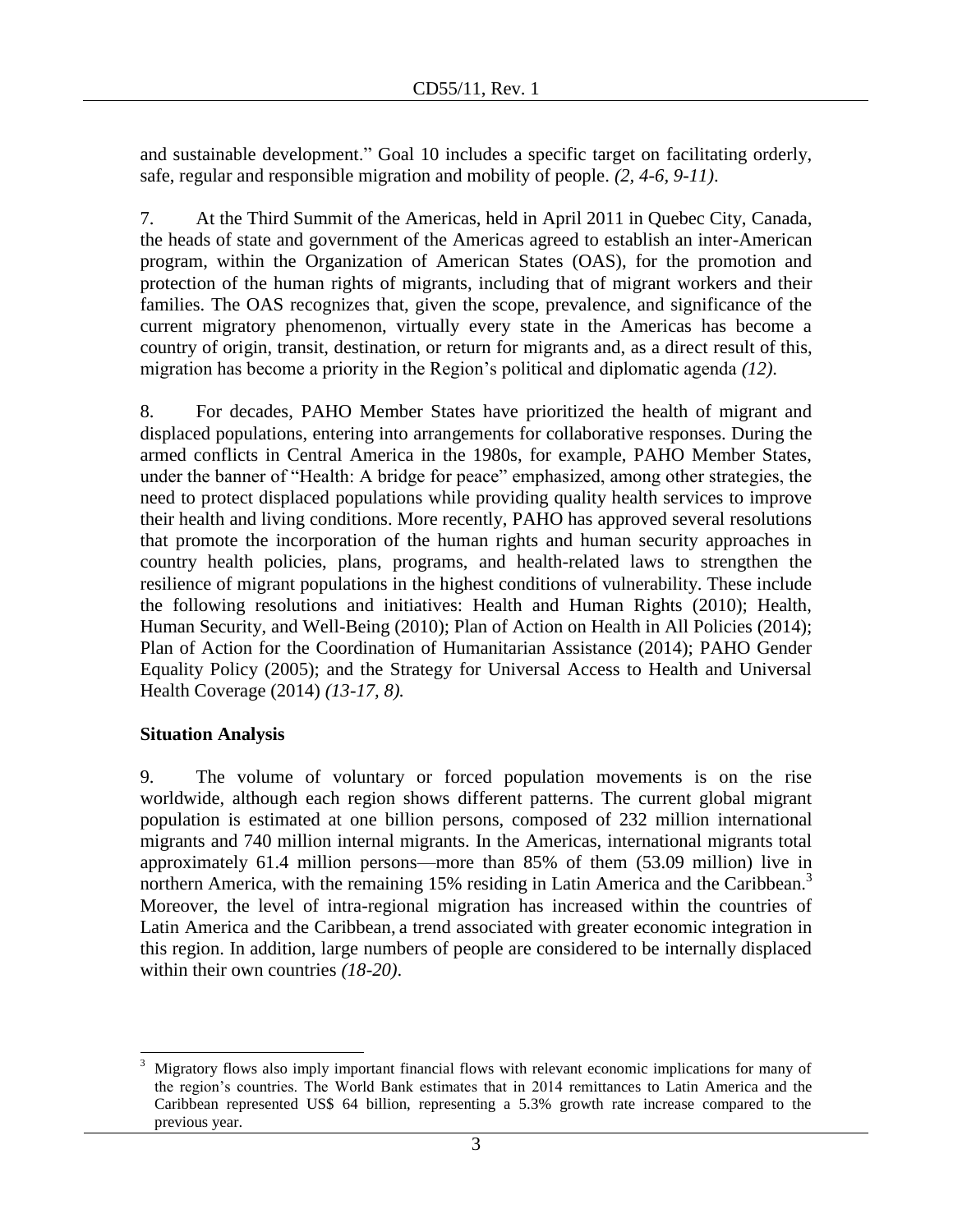10. The association between migration and adverse health outcomes varies by migrant subgroup and by vulnerable conditions, ethnicity, gender, and region of origin and destination. Many people die each year attempting to migrate. In addition, epidemiological studies have shown an association of deteriorating health in migrants in conditions of vulnerability that increases with the length of residence in the new country, and has been attributed to negative acculturation and adoption of unhealthy behaviors more prevalent in the receiving society, such as smoking, alcohol consumption, and physical inactivity with associated weight gain. Psychosocial factors may also play a role in the deterioration of health after migration. The mismatch between immigrants' educational credentials and their occupational achievements in the host country may constitute a source of stress, as well as the creation of a new social support network *(10, 21-23)*.

11. These factors place migrants at a higher risk for occupational injury, sexual abuse, violence, drug abuse, psychological disorders, and contracting infectious diseases such as sexual transmitted diseases, HIV/AIDS, tuberculosis, and hepatitis. These risks are exacerbated by limited access to social benefits and health services within territories of origin or return, transit, and destination. $4$  In addition, health emergencies and disaster events can exacerbate the health risks for these populations *(18, 19)*.

12. A person's gender identity, gender expression, sexual orientation, or ethnicity, among other factors, can be associated with specific risks to health and differential vulnerability before, during, and after migration. Gender and ethnicity, among other factors, can affect the reasons for migrating, as well as the social networks migrants use to move in host communities, their experiences during transit, integration experiences at destination, and relations with the country of origin. For example, women are more often affected by violence, abuse, and rape. Moreover, there is substantial evidence of inequities in both the state of health of members of ethnic groups and the accessibility and quality of health services available to them due to social exclusion *(24, 25)*.

13. In most countries of destination, immigrants become minorities, excluded from full participation and integration in society, and this may extend to their offspring. Differential exclusion conditions<sup>5</sup> are found in countries where belonging to the nation is strongly rooted in membership of a specific ethnic group, and ethnic and cultural diversity are seen as a threat to national culture. Integrative national policies promote the inclusion of immigrants into wider society with their full participation, as appropriate,

 $\overline{a}$ 

 $4$  A 2015 study conducted by the Ministry of Health of Mexico and PAHO shows that of migrants' visits to primary health care units in Chiapas, primarily by persons in transit from Guatemala and Honduras, 79% are for respiratory diseases, 75% for diseases of the digestive system, 48% for dermatitis, 42% for heat stroke, 64% for unintentional injuries, 42% for violence, and 33% for mental health conditions including addictions *(4)*. According to a similar study conducted by the International Organization for Migration (IOM) and the Latin American Faculty of Social Sciences (known for its Spanish acronym, FLACSO) in Guatemala *(4)*, sadness, lack of appetite, depression, and anxiety were among the main health complains of deported migrants**.**

 $\frac{5}{5}$  A set of policies characterized by the incorporation of immigrants into certain areas of society (e.g. labor market) but not in others (e.g. welfare systems, citizenship, and political participation) produce differential exclusion conditions.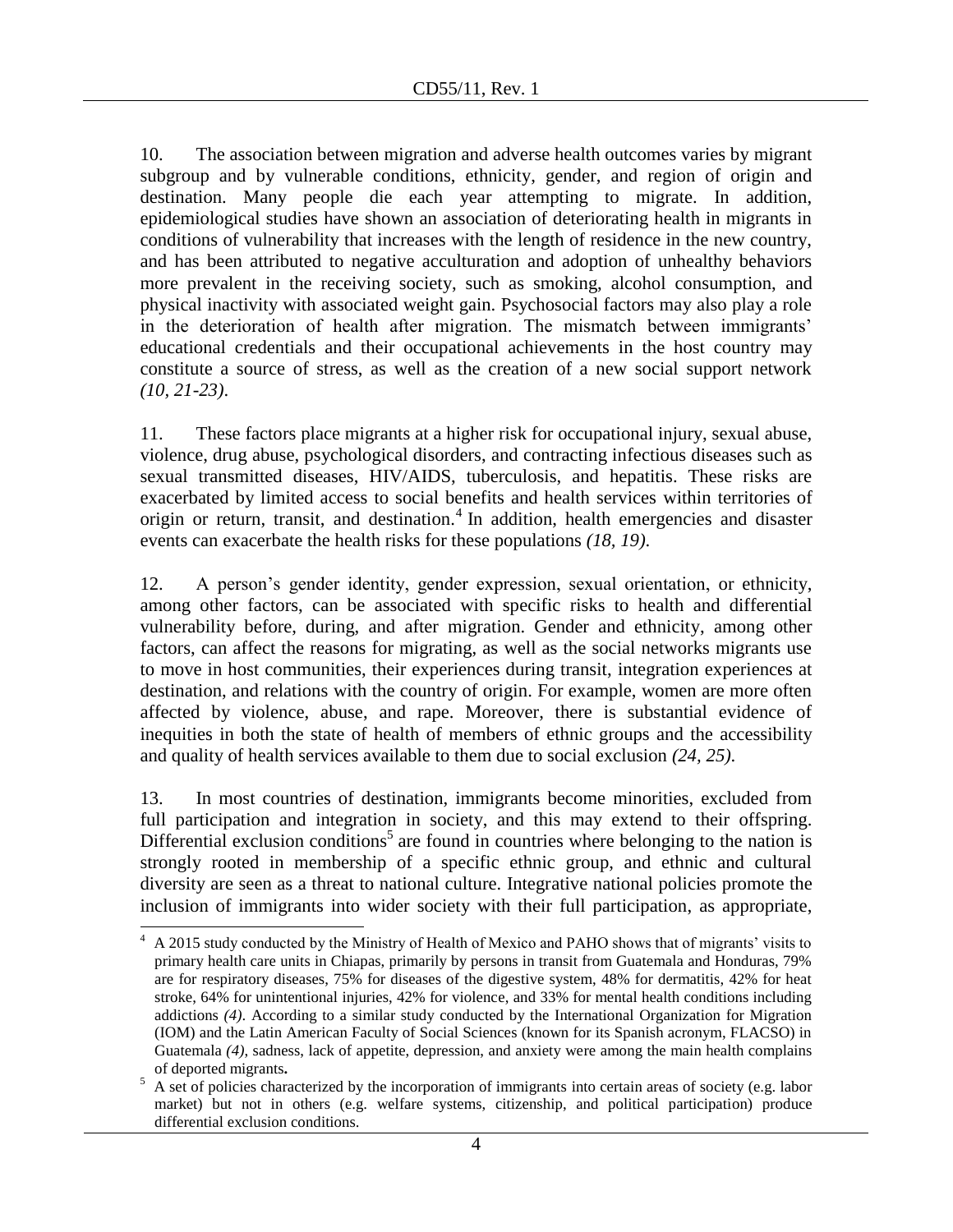across all domains of civil, economic, social, and cultural life. Strong integration policies have been linked with better health outcomes among immigrants *(19-21)*.

14. At the global and national levels health policies and strategies to manage the health consequences of migration have not kept pace with the growing challenges related to the speed and diversity of modern migration, and do not sufficiently address the existing health inequities and determining factors of migrant health, including barriers to access health services, employment, and living conditions *(15)*.

## **Proposal**

15. PAHO Member States have demonstrated a heightened appreciation for the development of health policies and programs to address health inequities and improve access to health services. The four strategic lines of action defined within the regional Strategy for Universal Access to Health and Universal Health Coverage *(7)* constitute the overarching framework for the health system's actions to protect the health and well-being of migrants. They recognize the contributions of prior PAHO strategies or mandates that deal with this issue, and are aligned with other related strategies and commitments, including the 2030 Sustainable Development Goals. Acknowledging that migrants constitute a group in conditions of vulnerability in our Region, Member States, as appropriate to their contexts, priorities, and institutional and legal frameworks, can leverage the following policy elements to address the differentiated health needs of migrants.

16. *Health services that are inclusive and responsive to the health needs of migrants*. Health services should be inclusive and responsive to the needs of migrants, and should be readily accessible to migrants by eliminating geographical, economic, and cultural barriers. Addressing the specific and differential needs of migrants should be a key component within the context of a country's advancement toward comprehensive, quality, universal and progressively expanded health services. A comprehensive response to the needs of migrant persons entails the pursuit of targeted interventions to reduce migrants' health risks and the strengthening of programs and services that are sensitive to their conditions and needs. This effort should include the provision of care that takes into consideration cultural, religious, and gender issues, and that gives migrants access to health services in the often complex health system of the country of transit or destination. Undocumented migrants constitute a subgroup in the highest conditions of vulnerability due to their limited access to health care or other public services available to documented migrants.

17. *Institutional arrangements to provide access to comprehensive, quality, peoplecentered health services.* In the context of each Member State's commitment to universal access to health and universal health coverage, national health authorities should lead the effort to modify or improve the regulatory and legal framework in order to address the specific health needs of migrant individuals, families, and groups consistent with international human rights law instruments related to health. It is of utmost importance to develop institutional arrangements to provide access to comprehensive, quality, and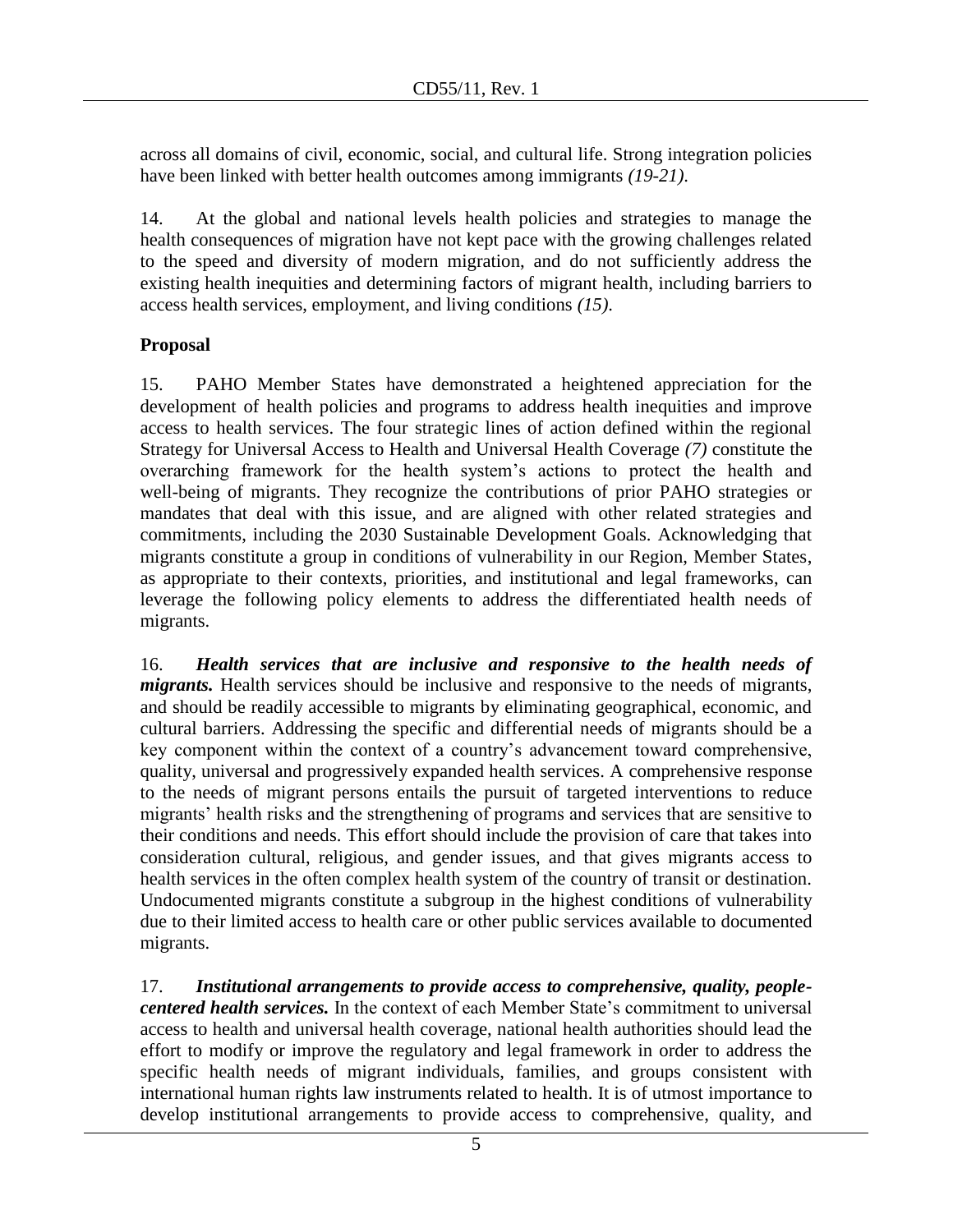people- and community-centered services in accordance with applicable international law and human rights law instruments related to health. Member States should make adequate institutional arrangements that ensure these mechanisms are put in place and for creating awareness in the population on the rights, needs, and conditions of vulnerability of migrants. In addition, countries should work closely together to improve health services along border areas to protect individuals, families, and migrant populations during transit across borders. Moreover, Member States should work collectively to monitor migrants' health situation and conditions of vulnerability.

18. *Mechanisms to provide financial protection in health*. In the context of each Member State's commitment to increase and improve financing for health, with equity and efficiency, and to advance toward the elimination of direct payment that constitutes a barrier to access at the point of service, Member States should improve health financing systems so that migrants have the same level of financial protection in health that others living in their country have, regardless of their migratory status, as appropriate to national context, priorities, and institutional and legal frameworks. Migrants, among other groups in vulnerable conditions, are the most affected by difficulties in access to health care for financial reasons, particularly unaccompanied minors. Member States should strengthen intersectoral coordination to promote that migrants in conditions of vulnerability should also have access to social protection programs under the same terms as the rest of the population.

19. *Intersectoral action and development of partnerships, networks and multicountry frameworks*. Member States should advocate for and exercise leadership in ensuring that the specific conditions of vulnerability of migrants are addressed within processes for the formulation and implementation of policies to address the social determinants of health**.** Intersectoral action should aim at shaping individual and community resilience, advocating for migrant-sensitive social policies and programs, and developing partnerships, networks, and multi-country frameworks. This includes, in the context of the Sustainable Development Goals, advocacy for the development of migration policies to promote dignified, orderly, regular, and safe migration to the benefit of all. In particular, intersectoral action is required to promote the same degree of social protection for migrants as others have living in the same country, including access to adequate shelter, sanitation, food, and security in the country of origin, transit, destination, and return.

## **Action by the Directing Council**

20. The Directing Council is requested to review the information provided in this document and to consider adopting the resolution presented in Annex A.

Annexes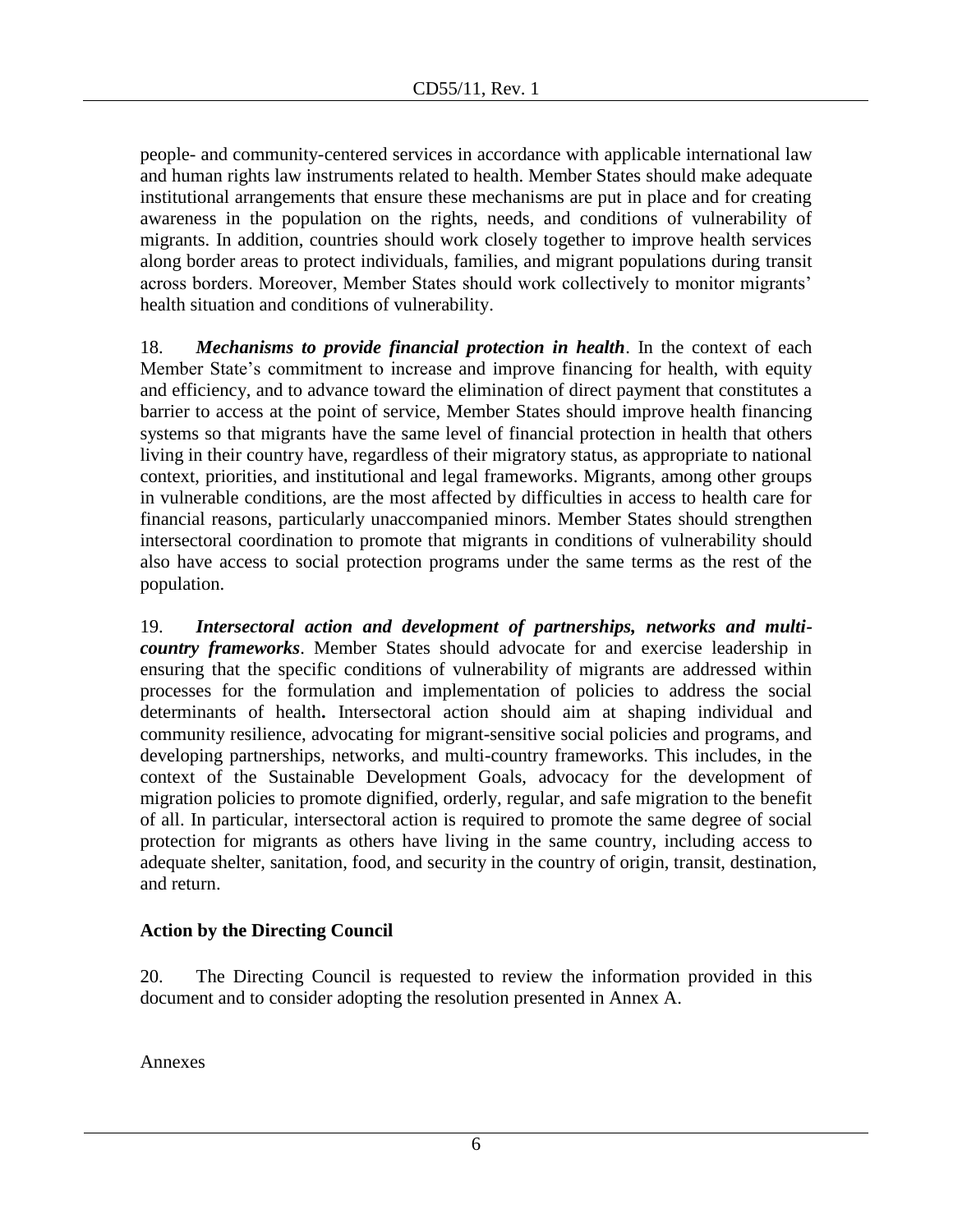## **References**

- 1. United Nations. Universal declaration of human rights [Internet]. UN General Assembly. 1948 Dec 10. Article 13(2) [cited 2016 Apr 10]. Available from: <http://www.un.org/en/universal-declaration-human-rights/>
- 2. World Health Organization. Health of migrants [Internet]. 61st World Health Assembly; 2008 May 19-24. Geneva: WHO; 2008 (Resolution WHA61.17) [cited 2016 Apr 10]. Available from: [http://www.who.int/hac/techguidance/health\\_of\\_migrants/B122\\_11-en.pdf](http://www.who.int/hac/techguidance/health_of_migrants/B122_11-en.pdf) ]
- 3. United Nations High Commissioner for Refugees [Internet]. World at war. UNHCR global trends. Forced Displacement in 2014. Geneva: UNCHR; 2015 [cited 2016 April 10]. Available from: <http://www.unhcr.org/556725e69.pdf>
- 4. Health—an explicit human right [editorial]. The Lancet 2016; Vol. 387, March 5, 2016. [cited 2016 April 10]. Available from: [http://www.thelancet.com/journals/lancet/article/PIIS0140-6736\(16\)00629-](http://www.thelancet.com/journals/lancet/article/PIIS0140-6736(16)00629-2/abstract) [2/abstract](http://www.thelancet.com/journals/lancet/article/PIIS0140-6736(16)00629-2/abstract)
- 5. World Health Organization. Promoting the health of migrants. Report by the Secretariat [Internet]. 138th Session of the Executive Board; 2015 Jan 25-30. Geneva: WHO; 2015 (Document EB138/26) [cited 2016 Apr 8]. Available from: [http://apps.who.int/gb/ebwha/pdf\\_files/EB138/B138\\_26-en.pdf](http://apps.who.int/gb/ebwha/pdf_files/EB138/B138_26-en.pdf)
- 6. United Nations. International Convention on the Protection of the Rights of all Migrant Workers and Members of their Families [Internet]. Adopted by the United Nations General Assembly on 1990 Dec 18 (Resolution A/RES/45/158) [cited 2016 Apr 11]. Available from: <http://www.ohchr.org/EN/ProfessionalInterest/Pages/CMW.aspx>
- 7. Pan American Health Organization. Strategy for universal access to health and universal health coverage [Internet]. 53rd Directing Council, 66th Session of the Regional Committee of WHO for the Americas; 2014 Sep 29-Oct 2; Washington, DC. Washington: PAHO; 2014 (Document CD53/5, Rev. 2) [cited 2016 Apr 11]. Available from: [http://www.paho.org/hq/index.php?option=com\\_content&view=article&id=9392](http://www.paho.org/hq/index.php?option=com_content&view=article&id=9392%3A2014-universal-health-coverage-uhc&catid=6979%3Auhc-home&Itemid=40244&lang=en) [%3A2014-universal-health-coverage-uhc&catid=6979%3Auhc](http://www.paho.org/hq/index.php?option=com_content&view=article&id=9392%3A2014-universal-health-coverage-uhc&catid=6979%3Auhc-home&Itemid=40244&lang=en)[home&Itemid=40244&lang=en](http://www.paho.org/hq/index.php?option=com_content&view=article&id=9392%3A2014-universal-health-coverage-uhc&catid=6979%3Auhc-home&Itemid=40244&lang=en)
- 8. Pan American Health Organization. Strategy for universal access to health and universal health coverage [Internet]. 53rd Directing Council of PAHO, 66th Session of the Regional Committee of WHO for the Americas; 2014 Sep-29-Oct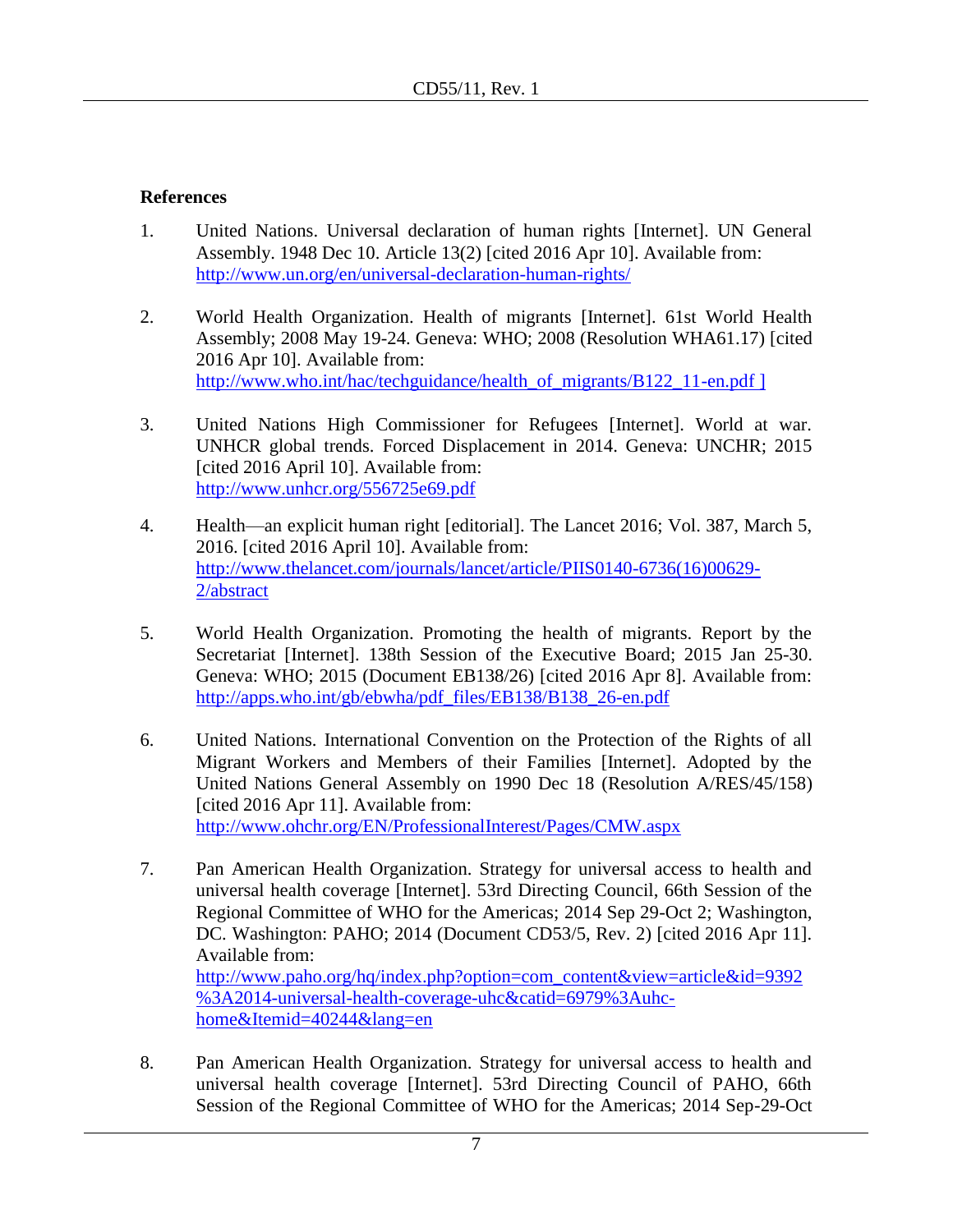3; Washington, DC. Washington, DC: PAHO; 2014 (Resolution CD53.R14) [cited 2016 Feb 1]. Available from: [http://www.paho.org/hq/index.php?option=com\\_docman&task=doc\\_download&g](http://www.paho.org/hq/index.php?option=com_docman&task=doc_download&gid=27600&Itemid=270&lang=en) [id=27600&Itemid=270&lang=en](http://www.paho.org/hq/index.php?option=com_docman&task=doc_download&gid=27600&Itemid=270&lang=en)

- 9. United Nations. Transforming our world: the 2030 Agenda for Sustainable Development [Internet]. General Assembly, Seventieth Session of the General Assembly of the United Nations; 2015 Sep 11-18; New York, NY. New York: UN; 2015 (Resolution A/RES/70/1) [cited 2016 Feb 1]. Available from: [http://www.un.org/en/ga/search/view\\_doc.asp?symbol=A/RES/70/1](http://www.un.org/en/ga/search/view_doc.asp?symbol=A/RES/70/1)
- 10. International Organization for Migration. International dialogue on Migration 2016: Follow-up and review of migration in the SDGs Venue [Internet]. United Nations Headquarters, New York. [cited 2016 Apr 11]. Available from: https://www.iom.int/sites/default/files/our\_work/ICP/IDM/IDM-2016-New-Yorkbackground-paper-rev.pdf
- 11. United Nations. High-level dialogue on international migration and development [Internet]. 68th Session of the General Assembly; 2013 Oct 3-4. New York: UN; 2013 (Document A/RES/68/4). [cited 2016 Apr 10]. Available from: <http://www.un.org/en/ga/68/meetings/migration/>
- 12. Organization of American States, Inter-American Council for Integral Development, Committee on Migration Issues. Draft review of the Inter-American program for the promotion and protection of the Human Rights of Migrants, including Migrant Workers and their Families. Washington, DC: OAS; 2016 (Document CIDI/CAM/doc.19/15 Rev.9) [cited 2016 Apr 11].
- 13. Pan American Health Organization. Health and human rights [Internet]. 50th Directing Council, 62nd Session of the Regional Committee of WHO for the Americas; 2010 Sept 27-Oct 1; Washington, DC. Washington: PAHO; 2010 (Resolution CD50.R8) [cited 2016 Apr 10]. Available from: [http://www.un.org/disabilities/documents/paho\\_mh\\_resolution.pdf](http://www.un.org/disabilities/documents/paho_mh_resolution.pdf)
- 14. Pan American Health Organization. Health, security, and well-being [Internet]. 50th Directing Council, 62nd Session of the Regional Committee of WHO for the Americas; 2010 Sep 27-Oct 1; Washington, DC. Washington: PAHO; 2010 (Resolution CD50.R16 [cited 2016 Apr 10]. Available from: <http://new.paho.org/hq/dmdocuments/2010/CD50.R16-e.pdf>
- 15. Pan American Health Organization. Plan of action on health in all policies [Internet]. 53rd Directing Council, 66th Session of the Regional Committee of WHO for the Americas; 2014 Sep 29-Oct 3; Washington, DC. Washington: PAHO; 2014 (Resolution CD53.R2). [cited 2016 Apr 10]. Available from: [www.paho.org/hq/index.php?option=com\\_docman&task=doc\\_view&gid=27549](http://www.paho.org/hq/index.php?option=com_docman&task=doc_view&gid=27549&Itemid=270&lang=en) [&Itemid=270&lang=en](http://www.paho.org/hq/index.php?option=com_docman&task=doc_view&gid=27549&Itemid=270&lang=en)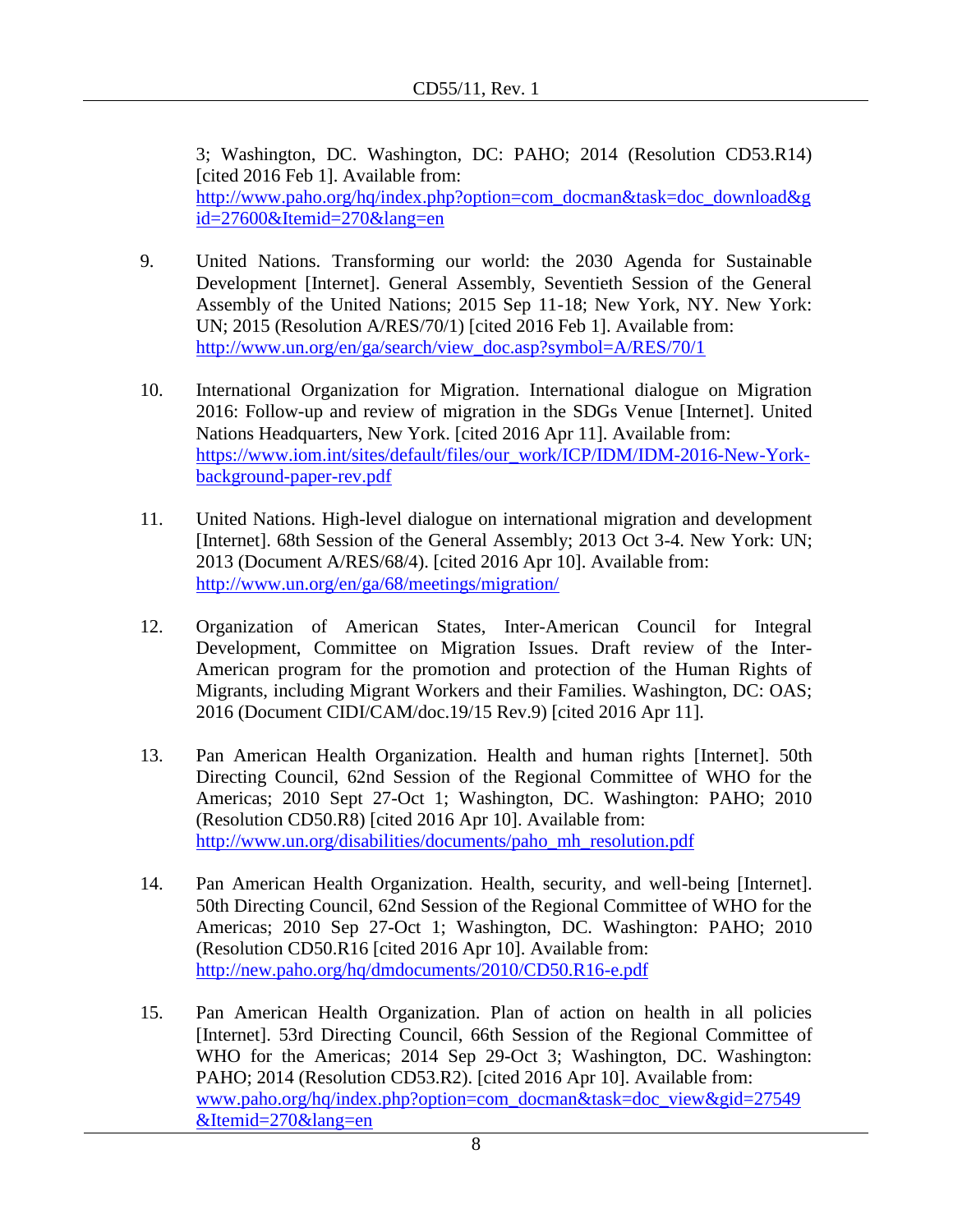16. Pan American Health Organization. Plan of action for the coordination of humanitarian assistance [Internet]. 53rd Directing Council, 66th Session of the Regional Committee of WHO for the Americas; 2014 Sep 29-Oct 3; Washington DC. Washington: PAHO; 2014 (Resolution CD53.R9). [cited 2016 Apr 10]. Available from: [http://www.paho.org/hq/index.php?option=com\\_docman&task=doc\\_download&g](http://www.paho.org/hq/index.php?option=com_docman&task=doc_download&gid=27561&Itemid=270&lang=en)

[id=27561&Itemid=270&lang=en](http://www.paho.org/hq/index.php?option=com_docman&task=doc_download&gid=27561&Itemid=270&lang=en)

- 17. Pan American Health Organization. Proposed PAHO gender policy [Internet]. 46th Directing Council of PAHO, 57th Session of the Regional Committee of WHO for the Americas; 2005 Sep 26-30; Washington, DC. Washington, DC: PAHO; 2005 (Document CD46/12) [cited 2016 Feb 1]. Available from: <http://www1.paho.org/english/gov/cd/CD46-12-e.pdf>
- 18. International Organization for Migration. World migration report 2015, Migrants and cities: new partnerships to manage mobility [Internet]. Geneva: IOM; 2015. [cited 2016 Apr 10]. Available from: https://www.iom.int/world-migration-report-2015
- 19. United Nations, Department of Economics and Social Affairs, Population Division. International migration [Internet]. New York: UNDESA; 2008 [Cited 2016 Apr 10]. Available from:<http://esa.un.org/unmigration/>
- 20. Gushulak BD, MacPherson DW. The basic principles of migration health: Population mobility and gaps in disease prevalence. Emerging Themes in Epidemiology 2006, 3:3. BioMed-Open Access. Accesses from wwweteonline.com/content/3/1/3 Division [cited 2016 Apr 12].
- 21. MacPherson DW, Gushulak BD, MacDonald L. Health and Foreign policy: influence of migration and population mobility. Bulletin of the WHO, March 2007, 85(3) Division [cited 2016 Apr 12].
- 22. Gushulak BD, Weekers J, MacPherson, DW. Migrants and emerging public health issues in a globalized world: threats, risks and challenges, an evidencebased framework. Emerging Health Threats Journal 2010. Division [cited 2016 Apr 11] 2:e10, 2010.
- 23. Urquia, ML, Gagnon, AJ. Glossary: Migration and Health. Journal of Epidemiology and Community Health (2011):jech-2010.
- 24. World Health Organization, Regional Office for Europe. How health systems can address health inequities linked to migration and ethnicity [Internet]. Copenhagen: WHO; 2010. [cited 2016 Apr 10]. Available from: [http://www.euro.who.int/en/publications/abstracts/how-health-systems-can](http://www.euro.who.int/en/publications/abstracts/how-health-systems-can-address-health-inequities-linked-to-migration-and-ethnicity)[address-health-inequities-linked-to-migration-and-ethnicity](http://www.euro.who.int/en/publications/abstracts/how-health-systems-can-address-health-inequities-linked-to-migration-and-ethnicity)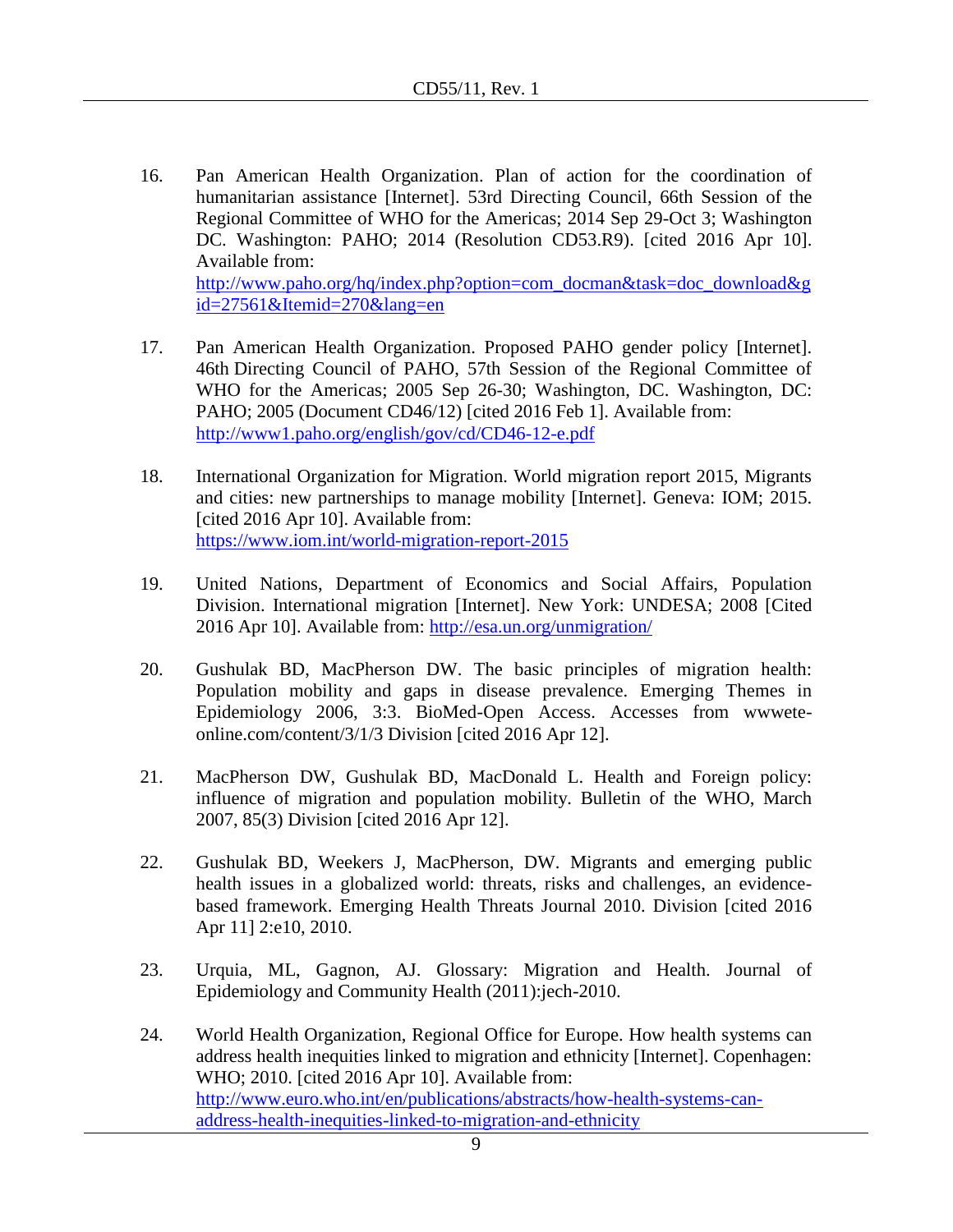25. Urquia, ML, et al. International migration and adverse birth outcomes: role of ethnicity, region of origin and destination. Journal of Epidemiology and Community Health [cited 2016 Apr 10] 64.3 (2010)243-251.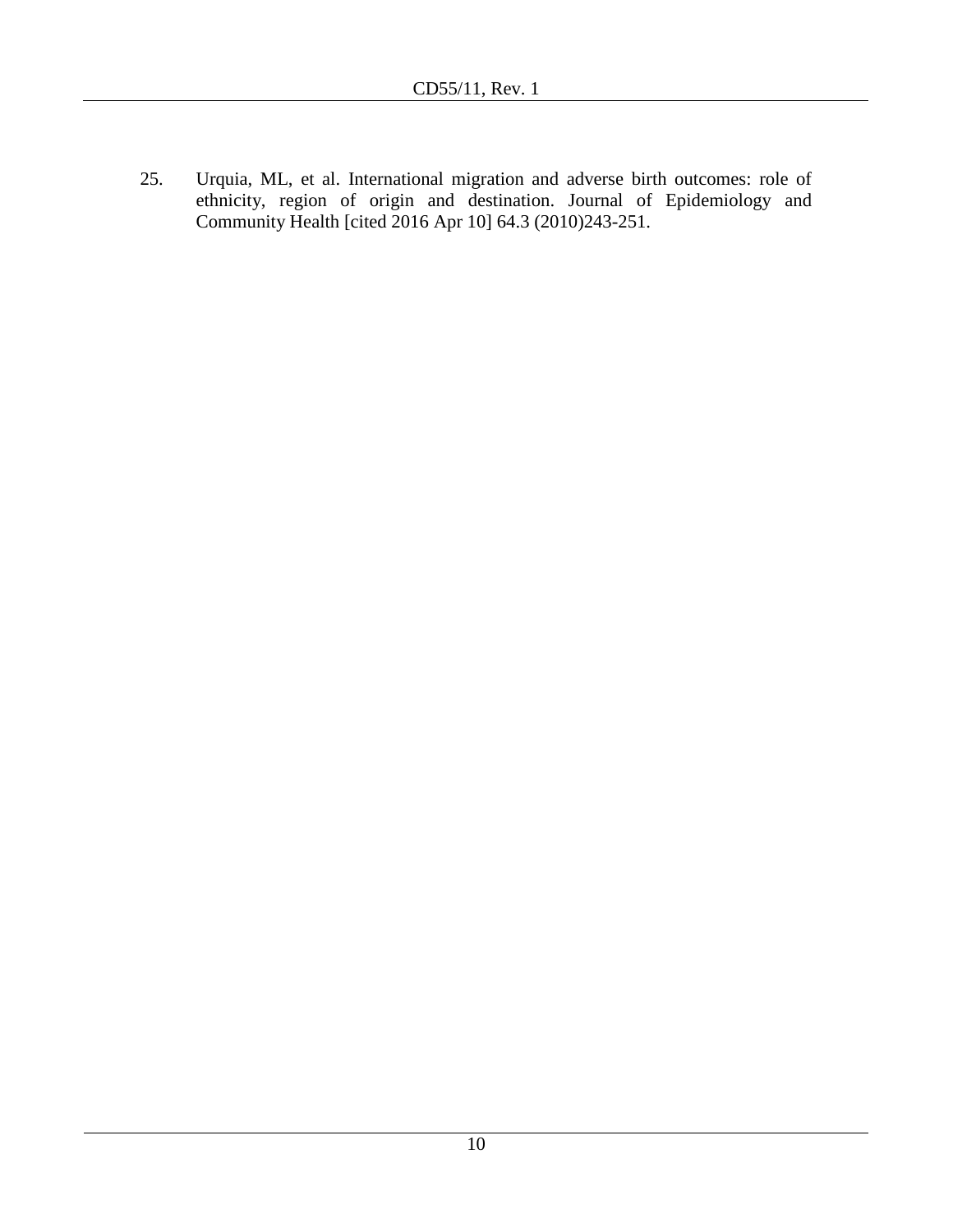



# **55th DIRECTING COUNCIL**

# *68th SESSION OF THE REGIONAL COMMITTEE OF WHO FOR THE AMERICAS*

*Washington, D.C., USA, 26-30 September 2016*

CD55/11, Rev. 1 Annex A Original: English

# *PROPOSED RESOLUTION*

## **HEALTH OF MIGRANTS**

## *THE 55th DIRECTING COUNCIL,*

(PP1) Having reviewed the policy document *Health of Migrants* (Document CD55/11, Rev. 1);

(PP2) Recognizing that human migration is one of the most challenging priorities in global public health;

(PP3) Considering that the Universal Declaration of Human Rights and international law recognize the right of individuals to leave any country, including their own, and that the rights and freedoms set forth in the Declaration, including healthrelated rights, belong to all persons, including migrants, refugees, and other non-nationals;

(PP4) Considering the urgent need for the majority of countries to strengthen their health systems including from the perspective of the right to health where nationally recognized and promoting the right to the enjoyment of the highest attainable standard of health, with the fundamental goals of achieving universal access to health and universal health coverage;

(PP5) Recognizing that the plight of migrants has been increasingly recognized and its prominence reflected on the international agenda, in the 2030 Agenda for Sustainable Development, and most recently in the New York Declaration approved by the United Nations General Assembly in September 2016;<sup>1</sup>

(PP6) Observing that for decades PAHO Member States have prioritized the health of migrant and displaced populations, generating arrangements for collaborative

l

<sup>1</sup> [New York Declaration for Refugees and Migrants](http://www.un.org/zh/documents/view_doc.asp?symbol=A/71/L.1%20&referer=http://refugeesmigrants.un.org/summit-documents&Lang=E) (A/71.L.1)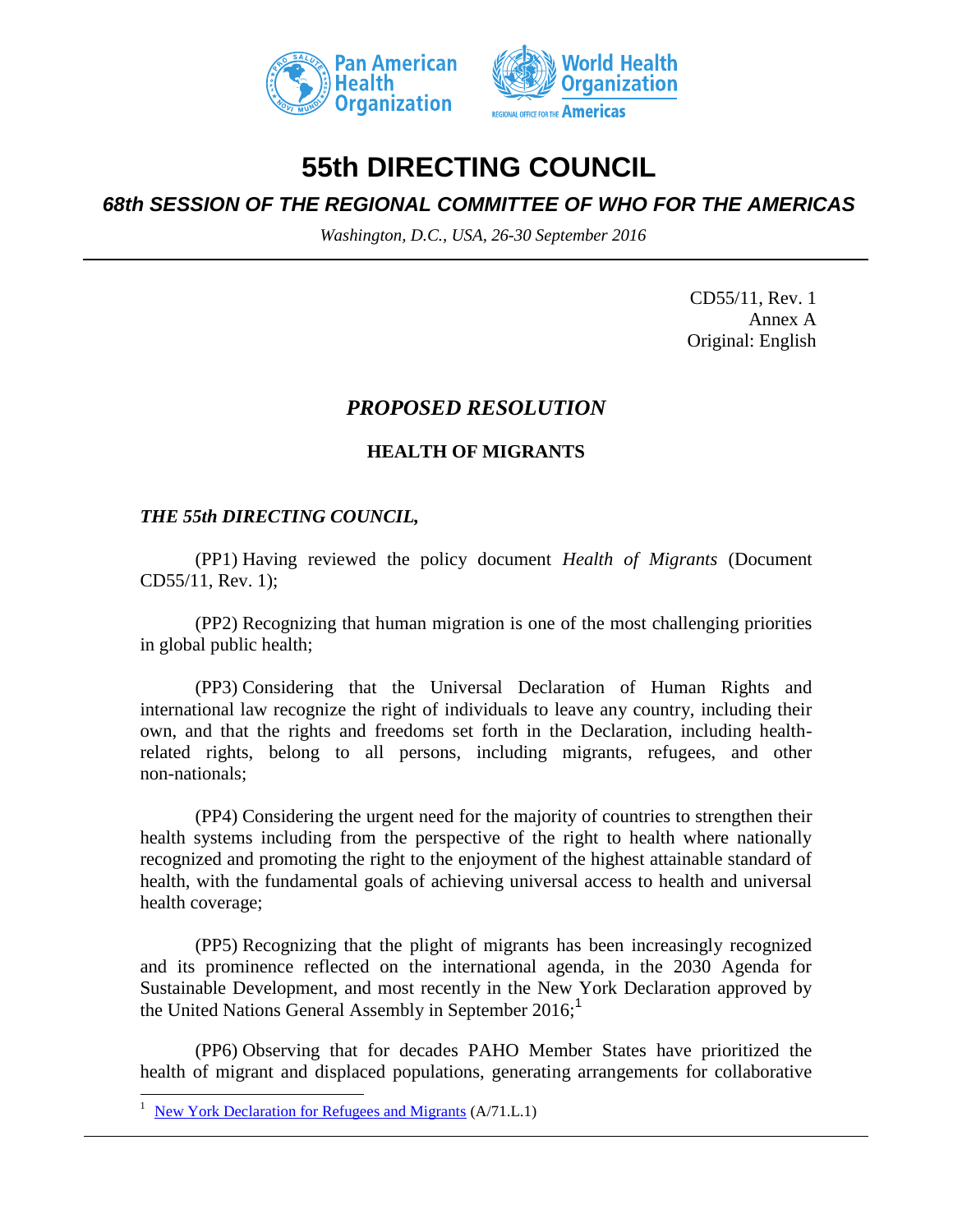responses; and recognizing that PAHO has approved several resolutions that promote the incorporation of the respect for human rights and human security in country health policies, plans, programs, and health-related laws to strengthen the resilience of members of migrant populations in the highest conditions of vulnerability;

(PP7) Recognizing that border areas constitute points of passage for migrants and have specific characteristics that require bilateral or multilateral initiatives for discussion and coordination of actions for health;

(PP8) Noting that PAHO Member States have demonstrated a heightened appreciation for the development of health policies and programs to address health inequities and improve access to health services;

(PP9) Recognizing that the Strategy for Universal Access to Health and Universal Health Coverage, adopted by Resolution CD53.R14 (2014), constitutes a framework for the action of health systems to protect the health and well-being of migrants, and recognizing the contributions of prior PAHO strategies and mandates that deal with this issue and that are aligned with other related strategies and commitments, including the 2030 Sustainable Development Goals,

## *RESOLVES:*

(OP)1. To support the policy document *Health of Migrants* (Document CD55/11, Rev.1).

(OP)2. To urge the Member States, as appropriate to their context, priorities, and institutional and legal frameworks, to:

- a) utilize this policy document in their efforts to generate health policies and programs to address health inequities that affect migrants and to develop targeted interventions to reduce migrants' health risks by strengthening programs and services that are sensitive to their conditions and needs;
- b) lead the effort to modify or improve regulatory and legal frameworks in order to address the specific health needs of migrant individuals, families, and groups;
- c) advance towards providing migrants with access to the same level of financial protection<sup>2</sup> and of comprehensive, quality, progressively expanded health services that other people living in the same territory enjoy, regardless of their migratory status, as appropriate to national context, priorities, and institutional and legal frameworks;

 $\overline{a}$ 2 Financial protection, as established in the Strategy for Universal Access to Health and Universal Health Coverage (Document CD53/5, Rev. 2 [2014]) is a means to "advance toward the elimination of direct payment [...] that constitutes a barrier to access at the point of service, avoiding impoverishment and exposure to catastrophic expenditures. Increasing financial protection will reduce inequity in the access to health services".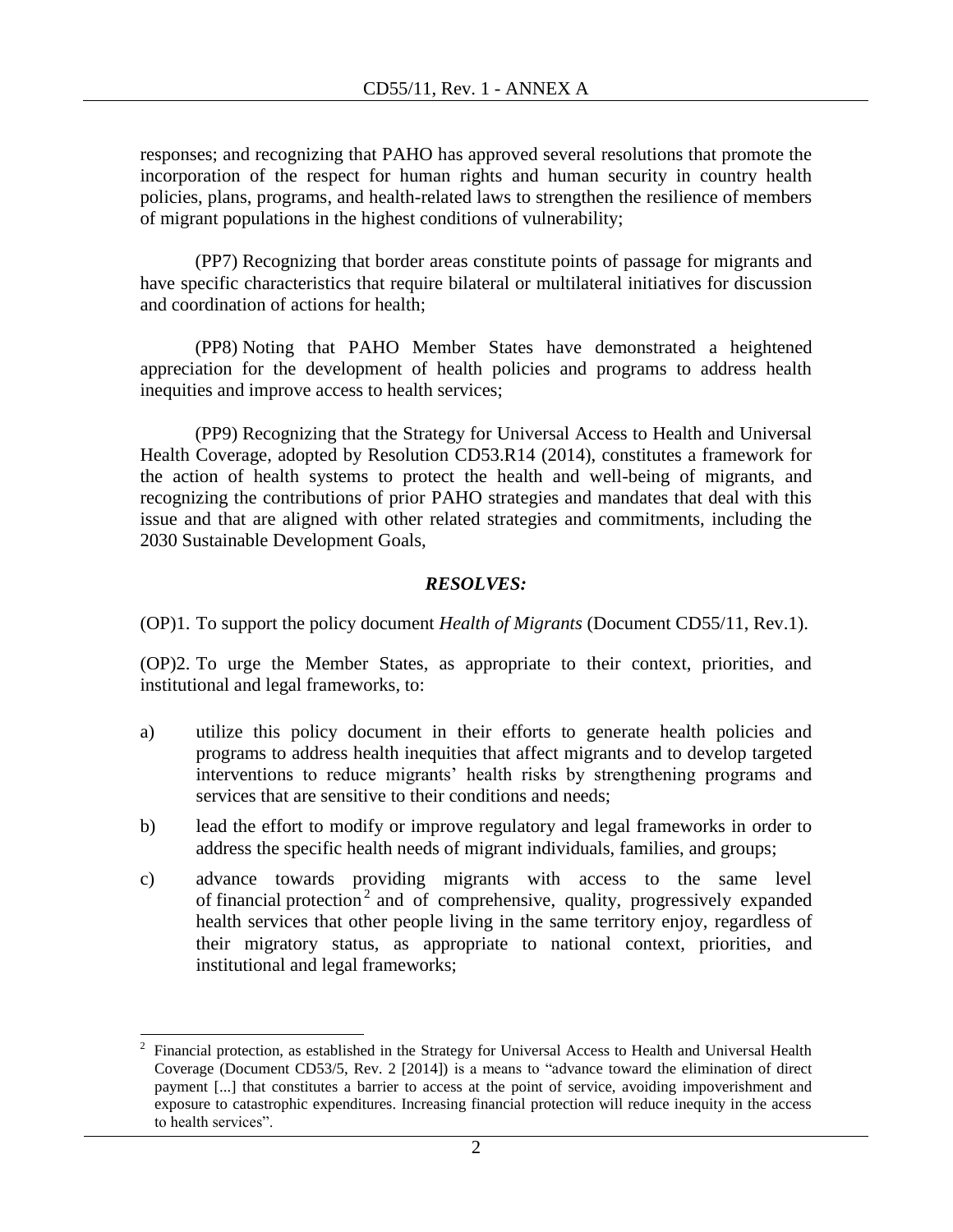d) promote action at the bilateral, multilateral, national, and local levels to generate proposals for the coordination and articulation of programs and policies on health issues considered to be of common interest in the border areas involved.

(OP)3. To request the Director to:

- a) use the policy document *Health of Migrants* to increase advocacy and promote the mobilization of national resources to develop policies and programs that are sensitive to the health needs of migrant populations;
- b) develop actions, technical resources, and tools to support the inclusion of the proposed policy elements within PAHO's program of work;
- c) strengthen interagency coordination and collaboration mechanisms to achieve synergies and efficiency in technical cooperation, including within the United Nations system, and particularly with the International Organization for Migration, the Inter-American system, and other stakeholders working toward improving the health and protection of migrants in countries of origin, transit, and destination;
- d) facilitate the exchange of experiences among Member States, and generate a repository of information on relevant experiences in the countries of the Region of the Americas.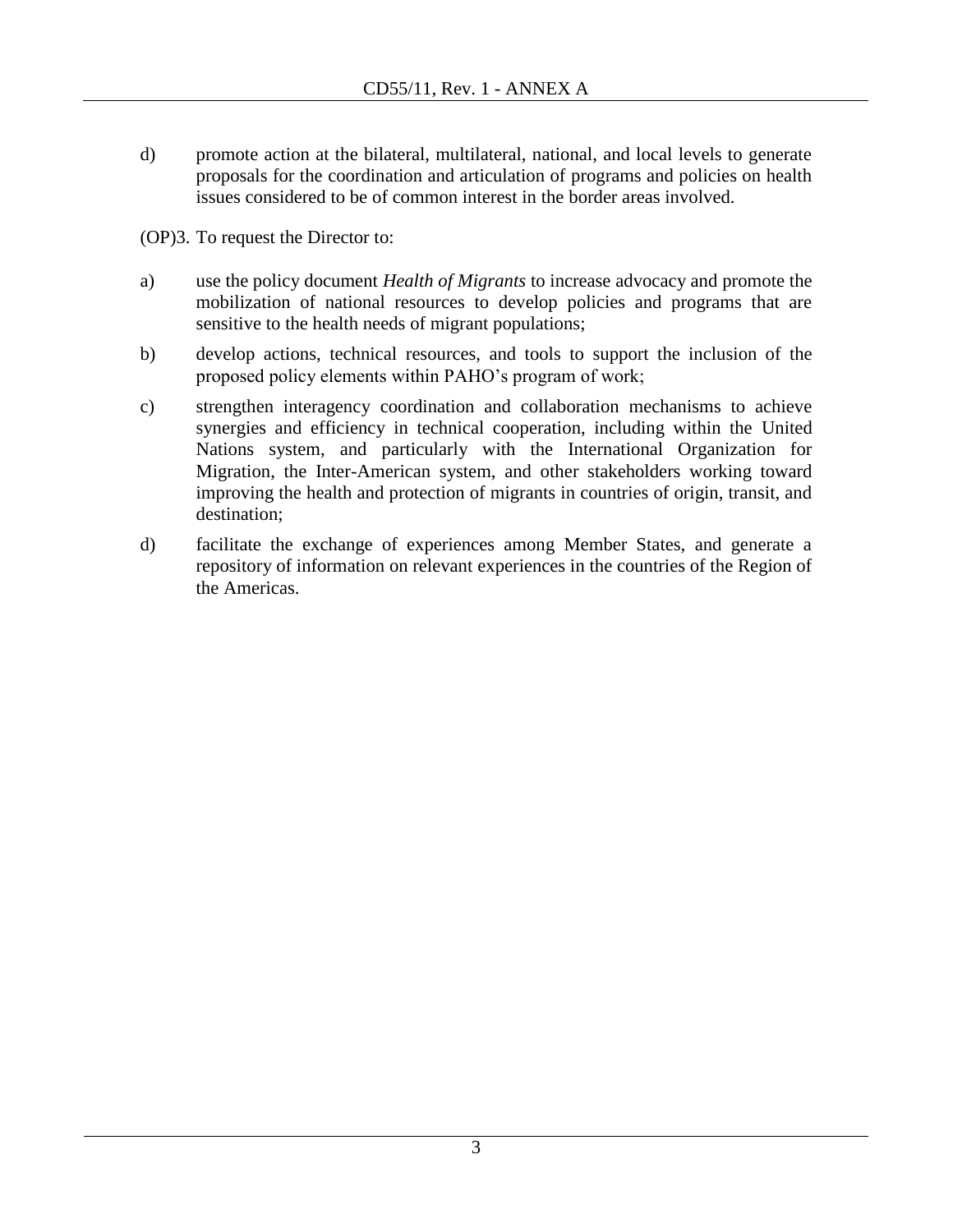



CD55/11, Rev. 1 Annex B

# **Report on the Financial and Administrative Implications of the Proposed Resolution for PASB**

**1. Agenda item:** 4.7 - Health of Migrants **2. Linkage to [PAHO Program and Budget 2016-2017:](http://www.paho.org/hq/index.php?option=com_docman&task=doc_download&gid=31676&Itemid=270&lang=en) a) Category:** 4 - Health Systems **b) Program areas and outcomes:** 4.1 - Health Governance and Financing; 4.2 - People-centered, Integrated, Quality Health Services; 4.3 - Access to Medical Products and Strengthening of Regulatory Capacity; 4.5 - Human Resources for Health. It is important to note that universal health coverage is a central pillar of the Strategic Plan and, therefore, articulates and requires coordinated action with other categories, in particular, Category 3, which includes the social determinants of health, cross-cutting issues (gender, equity, ethnicity, and human rights), and the life course. In addition, strengthening services warrants coordination with priority programs, including noncommunicable diseases. **3. Financial implications: a) Total estimated cost for implementation over the lifecycle of the resolution (including staff and activities):** The resolution falls within the period 2016-2019 of the PAHO Strategic Plan. There is no estimated additional cost beyond the cost already estimated for the implementation of the Strategic Plan. **b) Estimated cost for the 2016-2017 biennium:** Not applicable. **c) Of the estimated cost noted in** *b)***, what can be subsumed under existing programmed activities?** The technical cooperation actions for the implementation of this policy can and must be integrated into the programmed activities.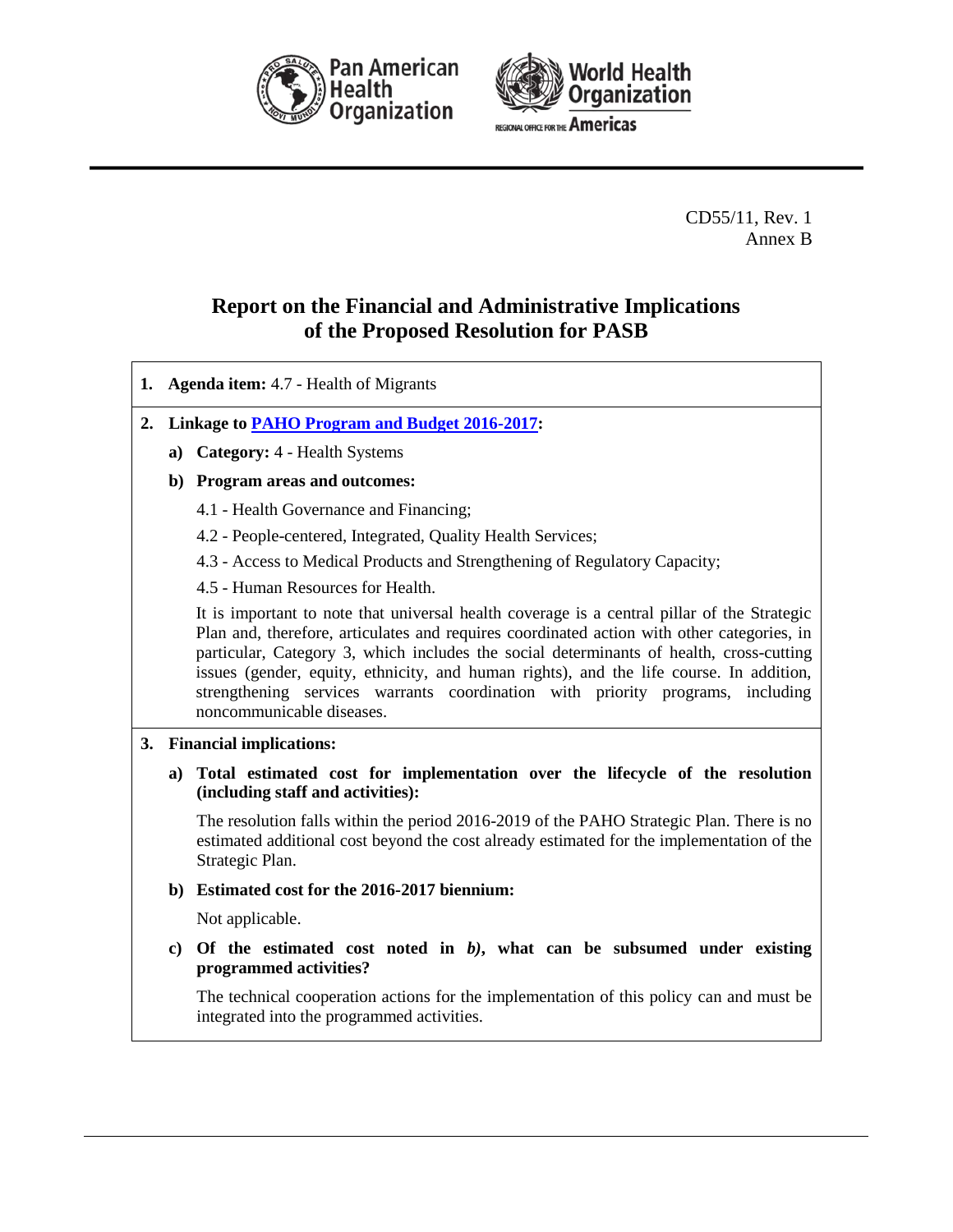#### **4. Administrative implications:**

#### **a) Indicate the levels of the Organization at which the work will be undertaken:**

All levels of the Organization need to carry out actions to implement this policy, according to the defined responsibilities.

#### **b) Additional staffing requirements (indicate additional required staff full-time equivalents, noting necessary skills profile):**

No additional personnel needs are expected.

#### **c) Time frames (indicate broad time frames for implementation and evaluation):**

The time frames for implementation and evaluation activities are aligned with those established in the Organization's strategic and operational planning, that is, with its programs and budgets and with the Strategic Plan, in accordance with the schedule established by the Governing Bodies.